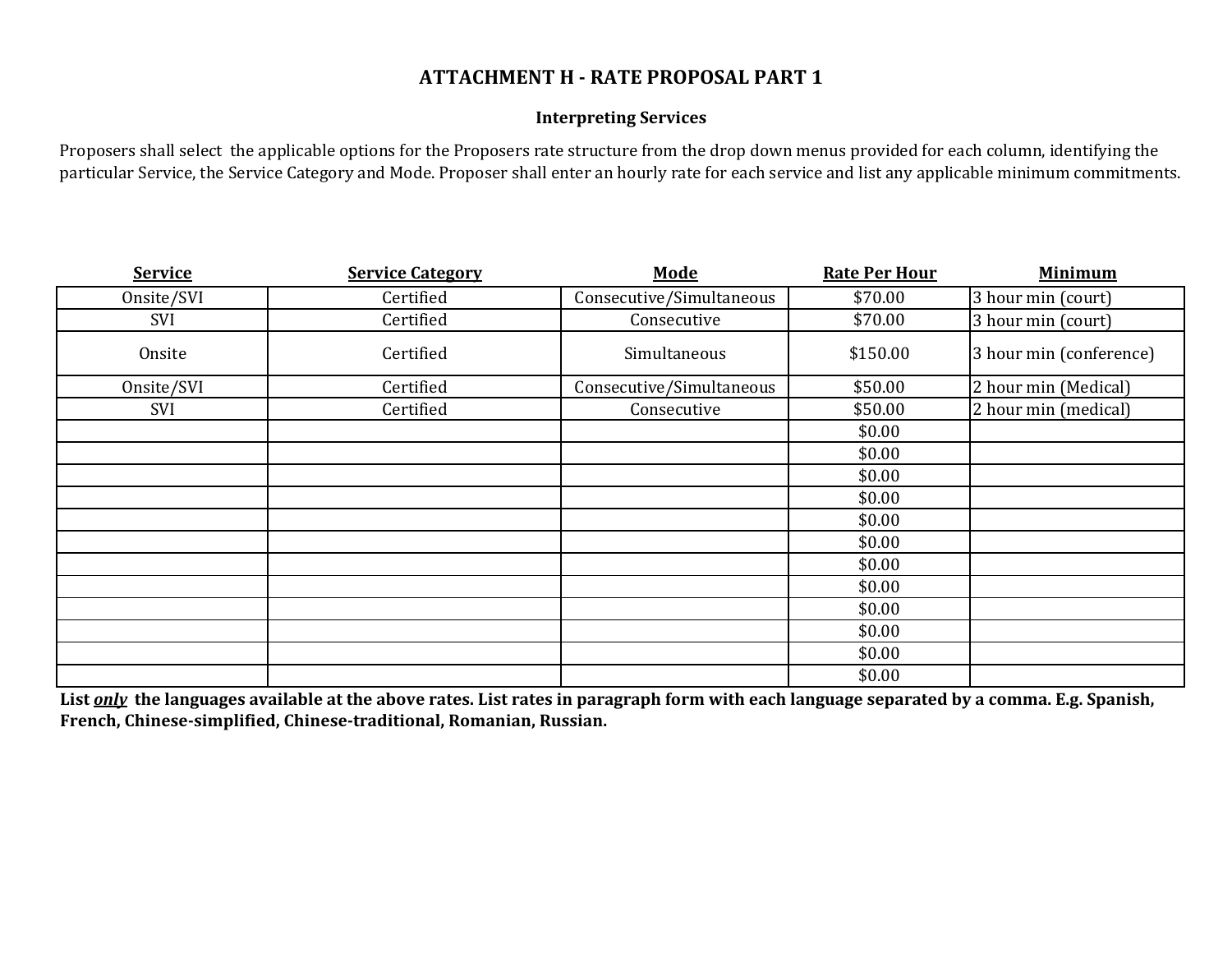Spanish

**PROPOSERS ARE CAUTIONED NOT TO INCLUDE ANY ADDITIONAL TERMS AND CONDITIONS RELATIVE TO RATES AS IT COULD BE CONSTRUED AS CONDITIONING OF THE PROPOSAL UPON ACCEPTANCE OF TERMS AND CONDITIONS THAT DIFFER FROM THE SOLICITATION. SEE OAR 137-047-0640(1)(b)(A).**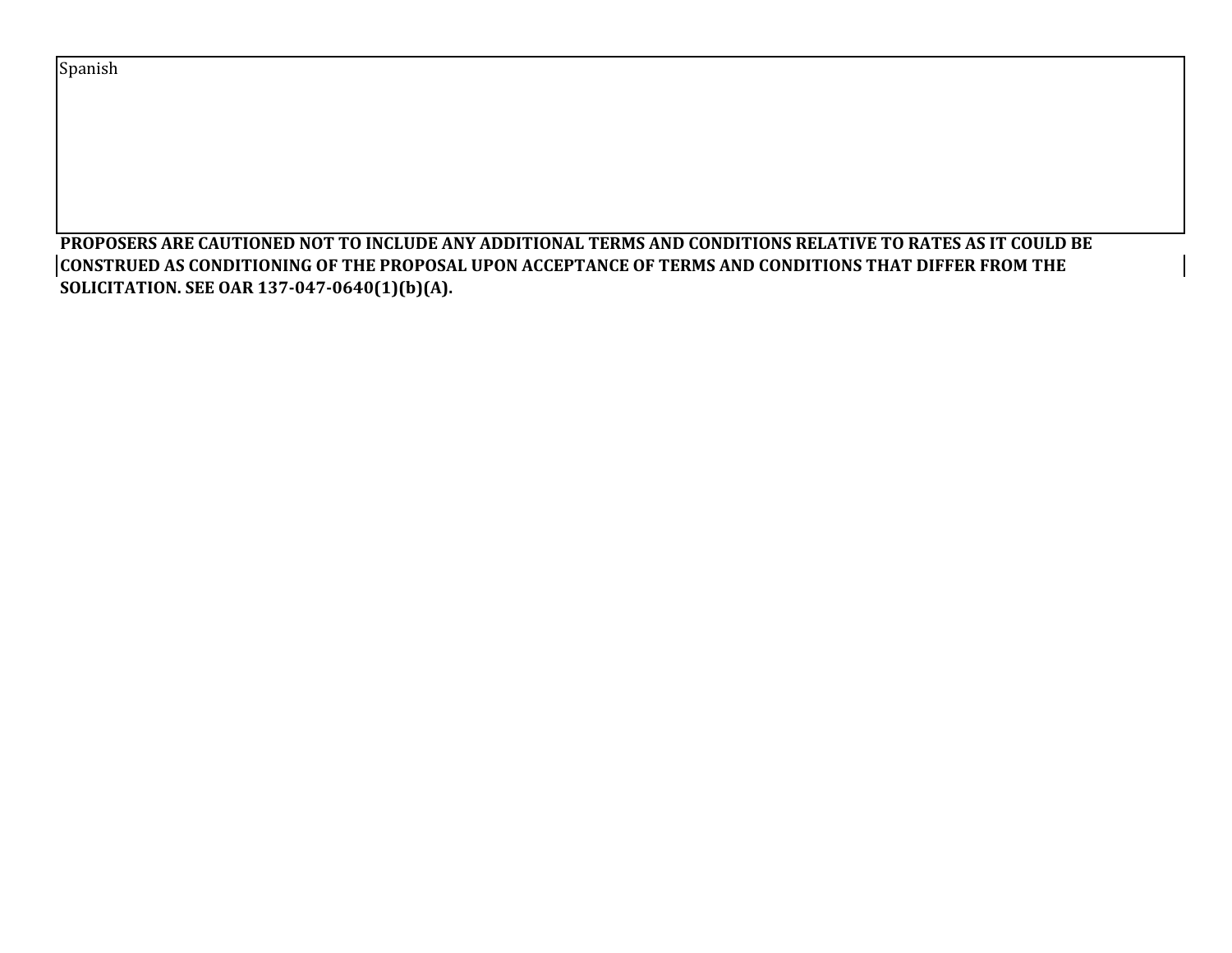## **ATTACHMENT H - RATE PROPOSAL PART 2**

## **Interpreting Equipment**

Proposers shall select the applicable options from the drop down menus for equipment Proposer is able to provide and indicate the billing unit, (hourly, daily weekly etc). Proposer shall enter a rate for any equipment offers and include any required minimum commitments along with a brief description of what will be provided by the Proposer.

| <b>Equipment</b>       |               | <b>Rate Each</b>             | Unit            | *Minimum Fee | <b>Description</b>                                                                                                |
|------------------------|---------------|------------------------------|-----------------|--------------|-------------------------------------------------------------------------------------------------------------------|
| Soundproof Booth \$    |               | $\overline{\phantom{a}}$     | Hourly          |              |                                                                                                                   |
| Tabletop or Half Booth | \$            |                              | Half Day        |              |                                                                                                                   |
| Microphone             | \$            | $\blacksquare$               | <b>Full Day</b> |              |                                                                                                                   |
| Interpreter Console    | \$            |                              | Weekly          |              |                                                                                                                   |
| Portable Transmitter   | \$            | 80.00                        | Full Day        |              | One transmitter for each interpreter on the<br>team.                                                              |
| Headset and Reciever   | $\sqrt[6]{3}$ | 20.00                        | Full Day        |              |                                                                                                                   |
| Infrared Emitters      | \$            | $\overline{\phantom{a}}$     |                 |              |                                                                                                                   |
| <b>FM Equipment</b>    | \$            |                              |                 |              |                                                                                                                   |
| Onsite Technician      | \$            | 50.00                        | Hourly          | 300          | The technician is responsible for checking<br>equipment in and out, and making sure all<br>equipment is returned. |
| Other                  | \$            | 100.00                       | Flat Fee        |              | Replacement for receivers not returned to<br>interpreter in working condition                                     |
| Other                  | \$            | 150.00                       | Flat Fee        |              | Replacement for transmitters not returned<br>to interpreter in working condition                                  |
|                        | \$            | $\blacksquare$               |                 |              |                                                                                                                   |
|                        | \$            | $\blacksquare$               |                 |              |                                                                                                                   |
|                        | \$            | $\blacksquare$               |                 |              |                                                                                                                   |
|                        | \$            | $\qquad \qquad \blacksquare$ |                 |              |                                                                                                                   |
|                        | \$            |                              |                 |              |                                                                                                                   |

**Please list any equipment combinations or packages that can be provided at a flat rate or a per person rate. Indicate whether or not you have the ability to accommodate multiple langueage interrpeting at a single event.**